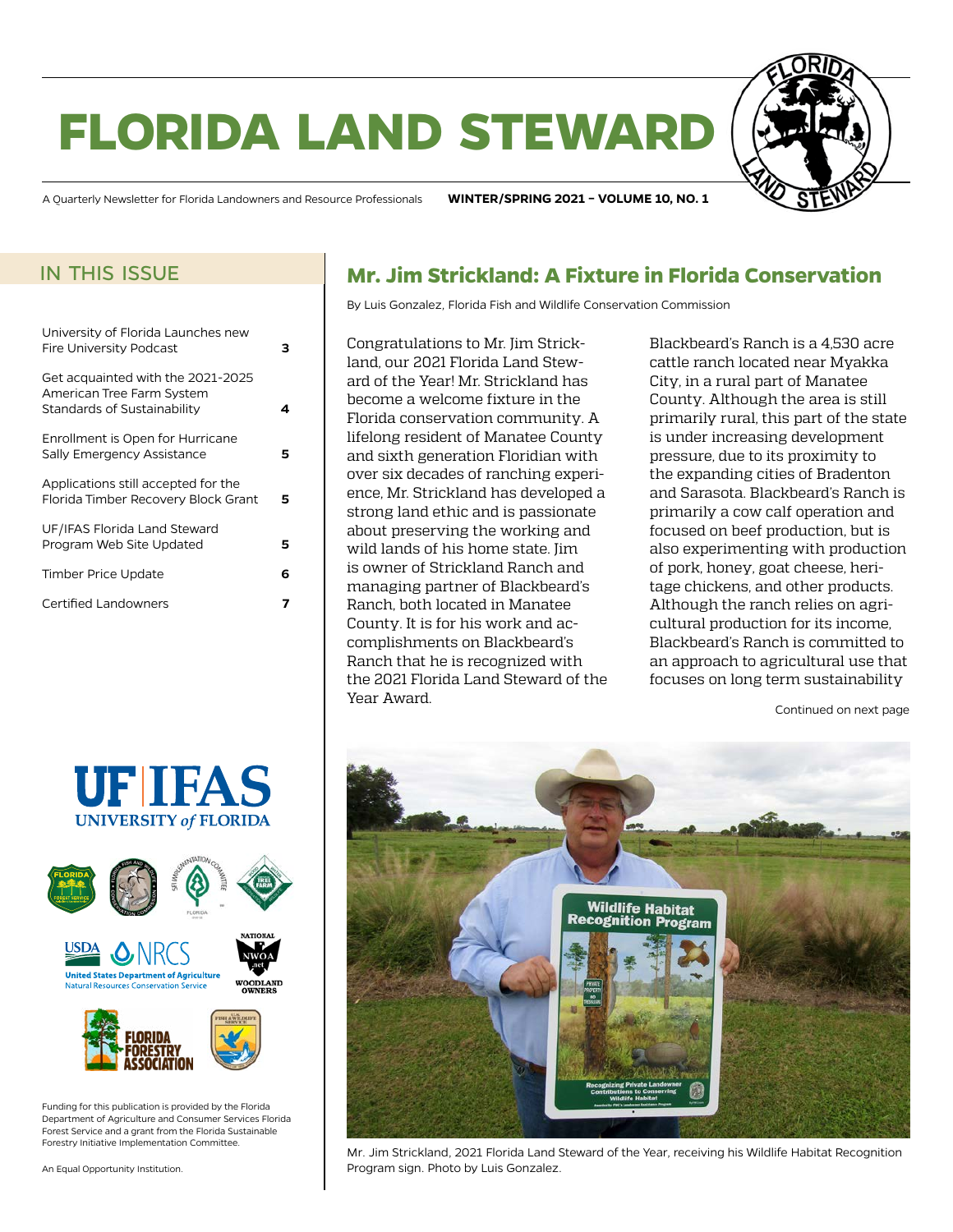Mr. Jim Strickland: A Fixture in Florida Conservation....continued from previous page

in ranch operations, and good stewardship of the natural resources within the property. As part of good stewardship of the land, a large portion of Blackbeard's Ranch is preserved and managed as natural communities, including pine flatwoods, marshes and swamps, prairies, and hammocks. Mr. Strickland believes his lands should be as much a home to native wildlife as the livestock he derives his living from and manages the ranch with both in mind.

After Blackbeard's ranch was acquired in 2014, Mr. Strickland began reaching out to natural resource professionals to form partnerships that would help him realize his vision of managing the ranch in an environmentally sustainable way. The Florida Fish and Wildlife Conservation Commission's (FWC) Landowner Assistance Program biologists completed a Conservation Stewardship Plan for the property in 2015, and ranch staff quickly began implementing the recommendations in the plan. They initiated a prescribed burn program, partnering with the Florida Forest Service and FWC for the initial burns conducted on site. They began aggressively treating invasive plant infestations found throughout the site, and initiated a feral hog control program, partnering with the US Department of Agriculture (USDA) to conduct helicopter hunts on the ranch. These efforts have borne fruit, with ranch staff reporting increases in the populations of game species on the property, including white-tailed deer, wild turkey, and Bobwhite quail. The management actions of Mr. Strickland and his staff are also improving the availability and quality of habitat for the many nongame species that also call the ranch home, including a number of imperiled species such as crested caracaras, gopher tortoises, sandhill cranes, and atrisk wading birds (wood storks, little blue herons, tricolored herons, and roseate spoonbills). Due to the

![](_page_1_Picture_3.jpeg)

Jim Strickland provides information for a FWC Landowner Assistance Program video about using prescribed fire on his cattle ranch. Photo by Luis Gonzalez.

improvements made through the hard work of ranch staff, Blackbeard's Ranch was recognized under FWC's Wildlife Habitat Recognition Program in 2019.

Mr. Strickland strongly believes in preserving Blackbeard's Ranch's rangeland uses for the long term, and he is pursuing options for placing the land under perpetual conservation easement. To date, a conservation easement has been placed on 1,551 acres of the ranch, through the USDA Natural Resource Conservation Service's (NRCS) Wetlands Reserve Easement program. In addition to protecting the land permanently from development or conversion, this program will restore and enhance wetlands in order to benefit native wildlife and improve water quality and hydrologic function. Mr. Strickland is actively seeking other opportunities to try and ensure that the entirety of the ranch is protected in perpetuity, placing the property on the application lists for easements through Florida Forever and the Rural and Family Lands Protection Program.

Mr. Strickland is not content with managing Blackbeard's Ranch in a sustainable manner for his own benefit, but strongly believes in sharing this conservation-based approach to ranching with as many people as he can. He intends Blackbeard's Ranch to serve as a

working example for other land owners and managers who share his land ethic and are interested in a conservation-based approach to working lands. He also envisions the ranch as a natural laboratory, where environmental research opportunities can be pursued, and new approaches to sustainable agriculture can be experimented with. Jim regularly invites other ranchers, land managers, conservation professionals, government officials, politicians, scientists, and educators to the ranch, in order to promote his vision, actively share the lessons he has learned, and to advocate for the preservation of working and wild lands throughout his home state. Mr. Strickland's advocacy extends well beyond the boundaries of his own properties, and he is often found in the state capital, advocating for land conservation opportunities. He is vice chairman and cofounder of the Florida Conservation Group (FCG), a cooperative of ranchers, conservation and policy experts, and scientists who advocate for science-based protection of working ranch lands and wild lands in Florida. The group focuses its efforts on land conservation, conservation assistance, conservation science, and advocacy and education. Mr. Strickland has been recognized for his efforts by a wide array of conservation and agricultural groups. He was awarded "Sustainable Rancher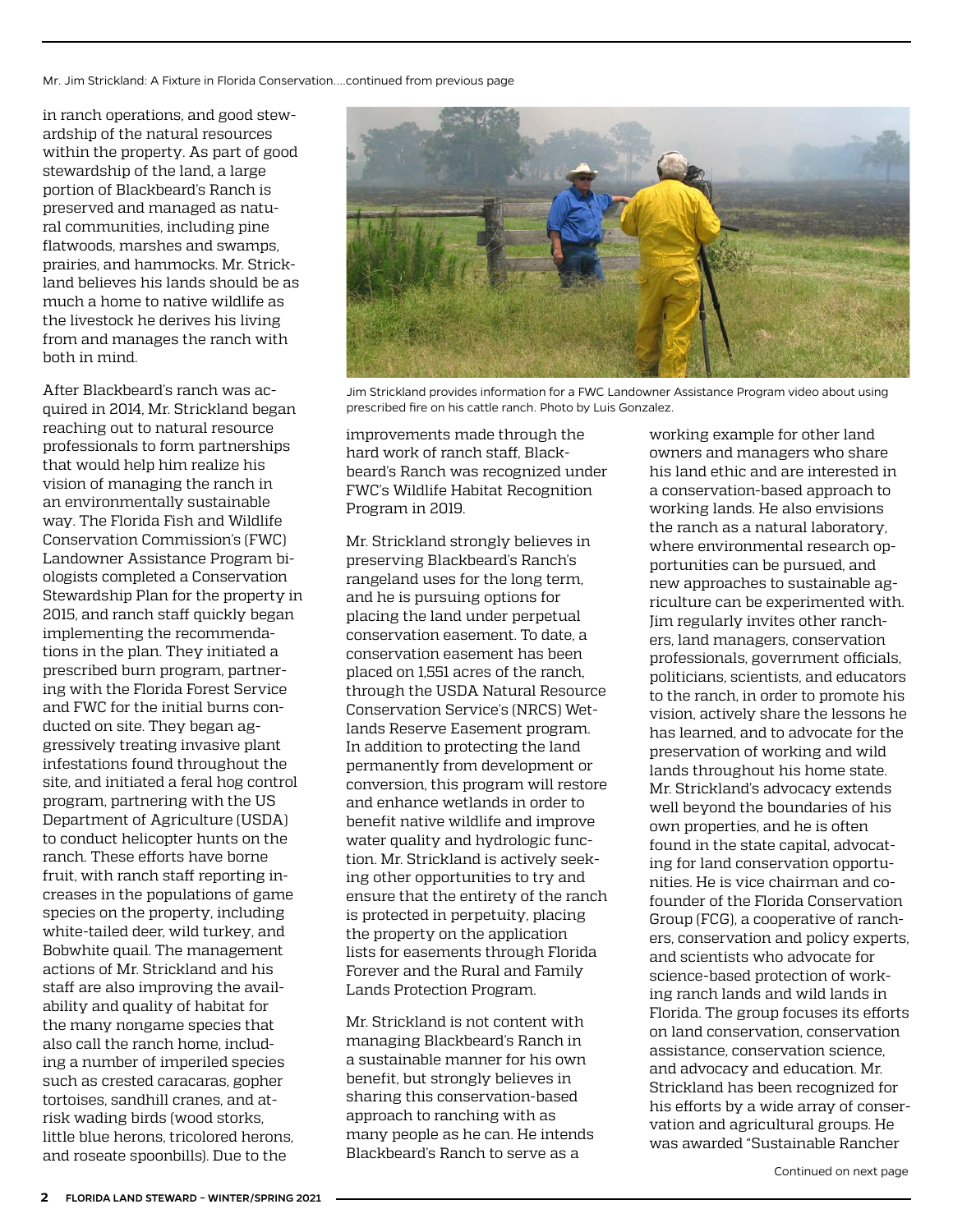<span id="page-2-0"></span>Mr. Jim Strickland: A Fixture in Florida Conservation....continued from previous page

![](_page_2_Picture_1.jpeg)

Blackbeard's Ranch is home to several imperiled species such as wood storks. Photo by Tyler Jones, UF/IFAS.

of the Year" by Florida Audubon in 2019, and recognized through the National Cattlemen's Beef Association Environmental Stewardship Award Program the same year. Jim was awarded the 2018 Florida Cattleman's Association Environmental Stewardship Award and Florida Agricultural Commissioner's 2018 Agricultural-Environmental Leadership Award, and was also

named as one of Florida Trends 500 Most Influential Business Leaders for 2018 and 2019 for his work in agriculture and conservation.

Working lands in Florida contain much of the state's remaining wildlife habitat and environmental resources. Ranch owners, forest landowners, and agricultural producers will continue to play a critical role in conserving what remains of natural Florida and ensuring that it provides economic and environmental benefits for future generations. Their commitment to a land ethic, and to stewardship of the lands to which they are privileged to own will play a determining role in the future of environmental quality within the state. Mr. Jim Strickland's dedication and commitment to a land ethic, and good stewardship of the lands he controls provides an excellent example of these values, embracing a view of cattle ranching that preserves the ranching tradition while simultaneously protecting the state's fragile natural resources.

Learn more about Jim Strickland and Blackbeard's Ranch at <http://stricklandranch.com/>

Watch a video about management and a prescribed burn at Blackbeard's ranch at the FWC's Landowner Assistance page: <https://myfwc.com/lap/>

# **University of Florida Launches new Fire University Podcast**

![](_page_2_Picture_10.jpeg)

The UF Disturbance Ecology and Ecological Restoration (DEER) Lab just launched a podcast named Fire University in a podcast network called Natural Resources University. The network features four sciencebased podcasts with leading scientists in each topic area. Topics include Deer University focused on white-tailed deer biology and management, Habitat University focused on the science of wildlife habitat management, Pond University focused on delivering the latest science about managing fishing ponds and aquatic ecosystems, and Fire University which delivers the latest research and science on fire ecology and related wildlife and forest management.

These podcasts are available on all the major podcast platforms and people can follow us @UFDEERLab and @NRUniversity where we post additional content related to natural resource management.

#### **Web links:**

Natural Resources University (NRU) podcasts: [https://](https://naturalresourcesuniversity.libsyn.com/) [naturalresourcesuniversity.libsyn.](https://naturalresourcesuniversity.libsyn.com/) [com/](https://naturalresourcesuniversity.libsyn.com/)

Fire University Podcasts: <https://fireuniversity.libsyn.com/>

For more information contact Dr. Marcus Lashley, (352) 846-0870, [marcus.lashley@ufl.edu](mailto:marcus.lashley%40ufl.edu?subject=)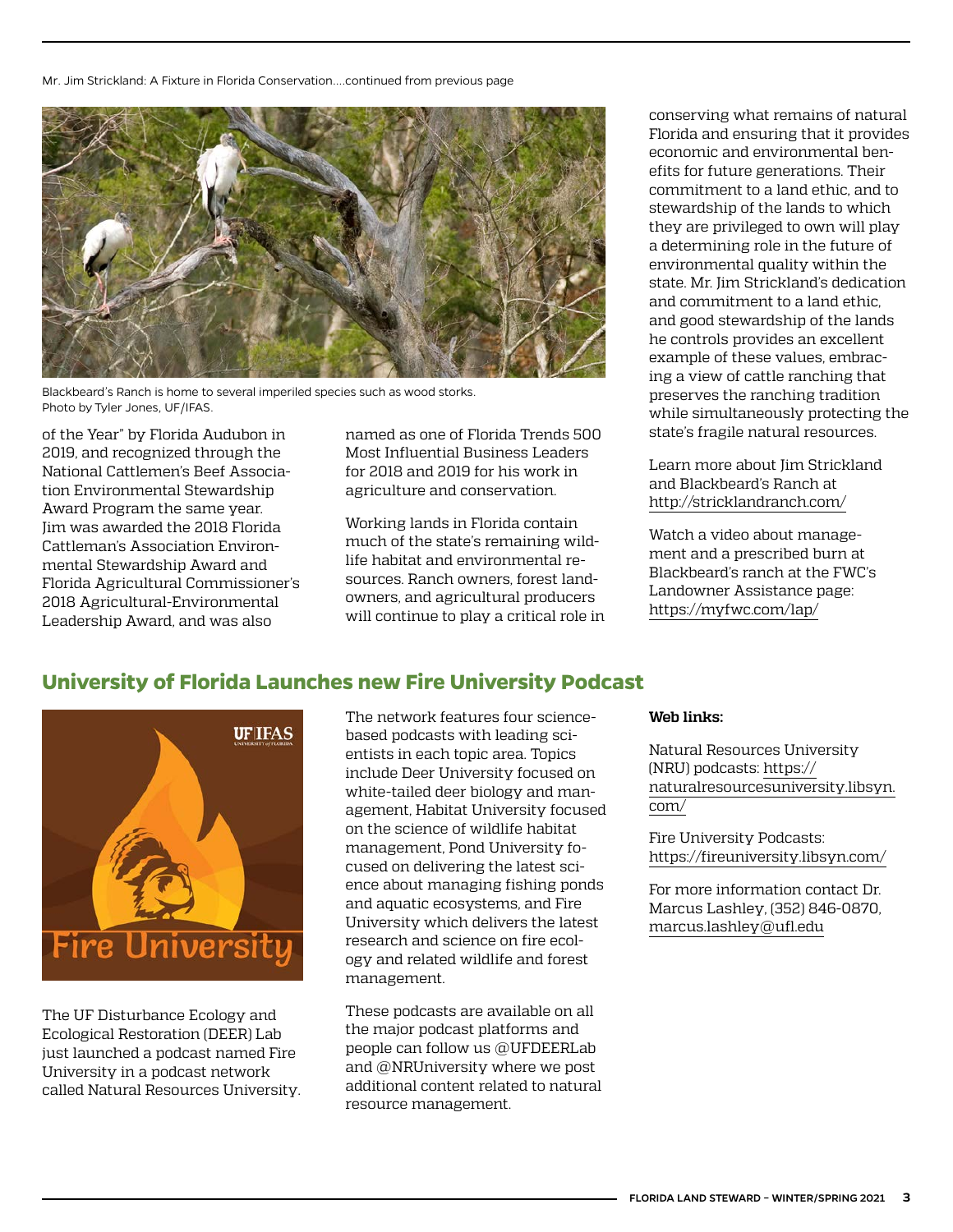# <span id="page-3-0"></span>**Get acquainted with the 2021-2025 American Tree Farm System Standards of Sustainability**

By Stephen Lloyd, Florida Tree Farm Program

![](_page_3_Picture_2.jpeg)

Participating in the Tree Farm Program comes with many benefits for landowners including obtaining valuable management advice, recognition, educational opportunities, and certification of sustainably produced forest products. Forest certification through the American Tree Farm System (ATFS) must meet the rigorous requirements set forth by the Programme for the Endorsement of Forest Certification (PEFC). As the need for certified wood grows, so does the need to update and improve the standards and performance measures by which certification is determined. PEFC updated their standards in 2020. The American Forest Foundation (AFF), the parent organization for ATFS, in turn has released their updated standards. The new ATFS Standards of Sustainability will be released in March of 2021 and will be fully adopted on January 1, 2022. Here are a few of the changes you should be aware of:

#### **Standard 1**

• Landowners are encouraged to seek out educational opportunities including workshops, field days, professional consultations, online resources, etc. There was no mention of landowner education in the previous version.

#### **Standard 3-G for 3.1.1.**

- A non-forested ecosystem may be afforested or reforested to add economic or ecosystem value, provided the conversion does not have a negative long-term effect.
- The standard also allows the planting of "naturalized" species. Though not properly stated, the intent of this standard is to allow afforestation and reforestation with only native or non-invasive naturalized species.
- Guidance was added for genetically modified (GMO) trees. Trees improved through selective breeding are not considered GMO. ATFS commits to follow the emerging science and revisit this subject as needed.

#### **Standard 4-G for 4.2.2 (THIS ONE IS VERY IMPORTANT)**

- Landowners **must** maintain and provide documentation of pesticide (including herbicide) use on their property. Documentation must include what was applied, when, and where.
- This change can have a direct effect on certification. During the transitional period to the new Standards, if a landowner has not retained this information, they should work with their forester to develop records based on the information they have available (i.e., firsthand knowledge of what/when/why a pesticide was applied).

#### **Standard 5-I for 5.1.1**

• Threatened and Endangered Species: this section provides clarification on credible resources that can be used to meet this standard.

#### **Standard 7-G for 7.1.1**

• Special Site: this section provides clarification on credible resources that can be used to help meet this standard.

#### **Standard 8**

• This was edited to include the landowner's use of a "designated representative" to monitor forest management activities.

Most of the changes listed above are minor and include clarification, guidance, and additional resources. **Only Standard 4 adds the additional requirement of pesticide documentation** to meet the requirements of forest certification. Understanding the changes that are coming will help landowners prepare for their next certification visit. If you have questions regarding Tree Farm certification, please contact your local Tree Farm Inspector. Find your Florida Tree Farm Program District Representative at: [https://www.](https://www.treefarmsystem.org/about-fl) [treefarmsystem.org/about-fl](https://www.treefarmsystem.org/about-fl)

Read the latest on the 2020-2025 American Tree Farm Standards of Sustainability here: [https://www.treefarmsystem.org/](https://www.treefarmsystem.org/standards-review) [standards-review](https://www.treefarmsystem.org/standards-review)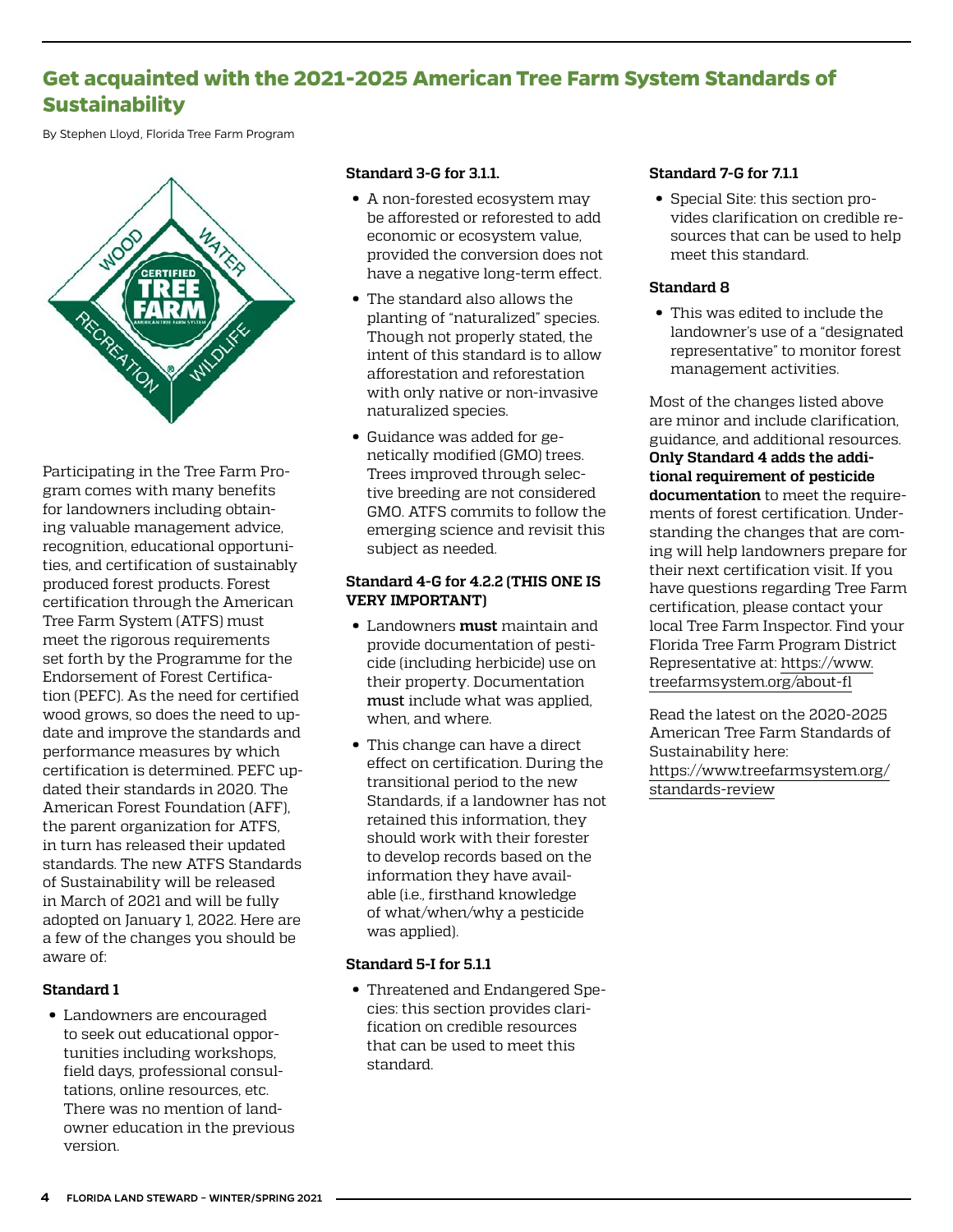# <span id="page-4-0"></span>**Enrollment is Open for Hurricane Sally Emergency Assistance**

Farmers and forest landowners in four Florida Panhandle counties can begin applying for additional Hurricane Sally assistance through the USDA's Farm Service Agency (FSA). Enrollment for the Emergency Conservation Program (ECP) and Emergency Forest Restoration Program (EFRP) runs through March 4, 2021.

The activation of the ECP and EFRP programs are for those with farmland and private forestland damaged by natural disasters in Escambia, Santa Rosa, Okaloosa, and Walton counties. This assistance is in addition to USDA FSA disaster loans through the Secretarial designations for Hurricane Sallyimpacted producers in Escambia, Santa Rosa, Okaloosa, Walton, Bay, Holmes, Washington, Calhoun, Gadsden, Jackson, and other contiguous counties. Enrollment for ECP and EFRP will be facilitated by county FSA offices, as with loans and other disaster assistance programs. See the USDA's Disaster Recovery Assistance Tool to get started: [https://www.farmers.gov/](https://www.farmers.gov/recover/disaster-tool#step-1) [recover/disaster-tool#step-1](https://www.farmers.gov/recover/disaster-tool#step-1)

# **Applications still accepted for the Florida Timber Recovery Block Grant**

Registration for the Florida Timber Recovery Block Grant Program is still available to forest landowners who suffered damage from Hurricane Michael in October 2018. Funded by the U.S. Department of Agriculture, the program is managed by the Florida Division of Emergency Management (FDEM) in conjunction with the Florida Department of Agriculture and Consumer Services (FDACS) and the Florida Forest Service (FFS), which will provide technical assistance to forest landowners required to produce documentation to receive compensation for their loss.

The original registration period is closed. However, registrations received at this time will be placed on a wait list and FDEM staff will notify those registrants to continue the application process based on the availability of grant funds.

The direct link to the Block Grant web page and registration form is at [FloridaDisaster.org/timber](https://www.floridadisaster.org/timber). Register there to begin the application process. For questions about the registration or application process call the FDEM hotline at 850-270-8317. Questions can also be emailed to [timber@em.myflorida.com](mailto:timber%40em.myflorida.com?subject=)

# **UF/IFAS Florida Land Steward Program Web Site Updated**

![](_page_4_Picture_8.jpeg)

FLORIDA LAND STEWARD The Florida Land Steward Program is an extension program of the UF/IFAS School of Forest R and Conservation. The mission of the Program is to help and encourage private lan manage their lands for long-term environmental, economic and social benefits. Read more about the

One benefit of more office time over the last year was the opportunity to give our web site a muchneeded overhaul. Our new site is up and running and includes all the

information that was in the old site plus some new features like an automatic feed to our news blog. The latest news and events are all easy to find within a click or two from the home page. Give it a look at [https://](https://programs.ifas.ufl.edu/florida-land-steward/) [programs.ifas.ufl.edu/](https://programs.ifas.ufl.edu/florida-land-steward/) [florida-land-steward/.](https://programs.ifas.ufl.edu/florida-land-steward/)

We appreciate feedback and please do

let us know if you find a contact or something that needs updating. It continues to be a work in progress. Email [cdemers@ufl.edu](mailto:cdemers%40ufl.edu?subject=) if you have an update.

# **Don't miss out on news and events!**

Sign up for the regular updates! Send an email to [cdemers@ufl.edu](mailto:cdemers%40ufl.edu?subject=) to be added to the email listserv. Florida Land Steward email updates are sent once a week or every other week and include the latest calendar of workshops, tours and other events; a link to the current issue of this quarterly newsletter; updates on cost-share and other assistance programs, opportunities, and resources; and other stewardship related news and information.

All the latest news and events are online at the new UF/IFAS Florida Land Steward Program web site:<https://programs.ifas.ufl.edu/florida-land-steward/>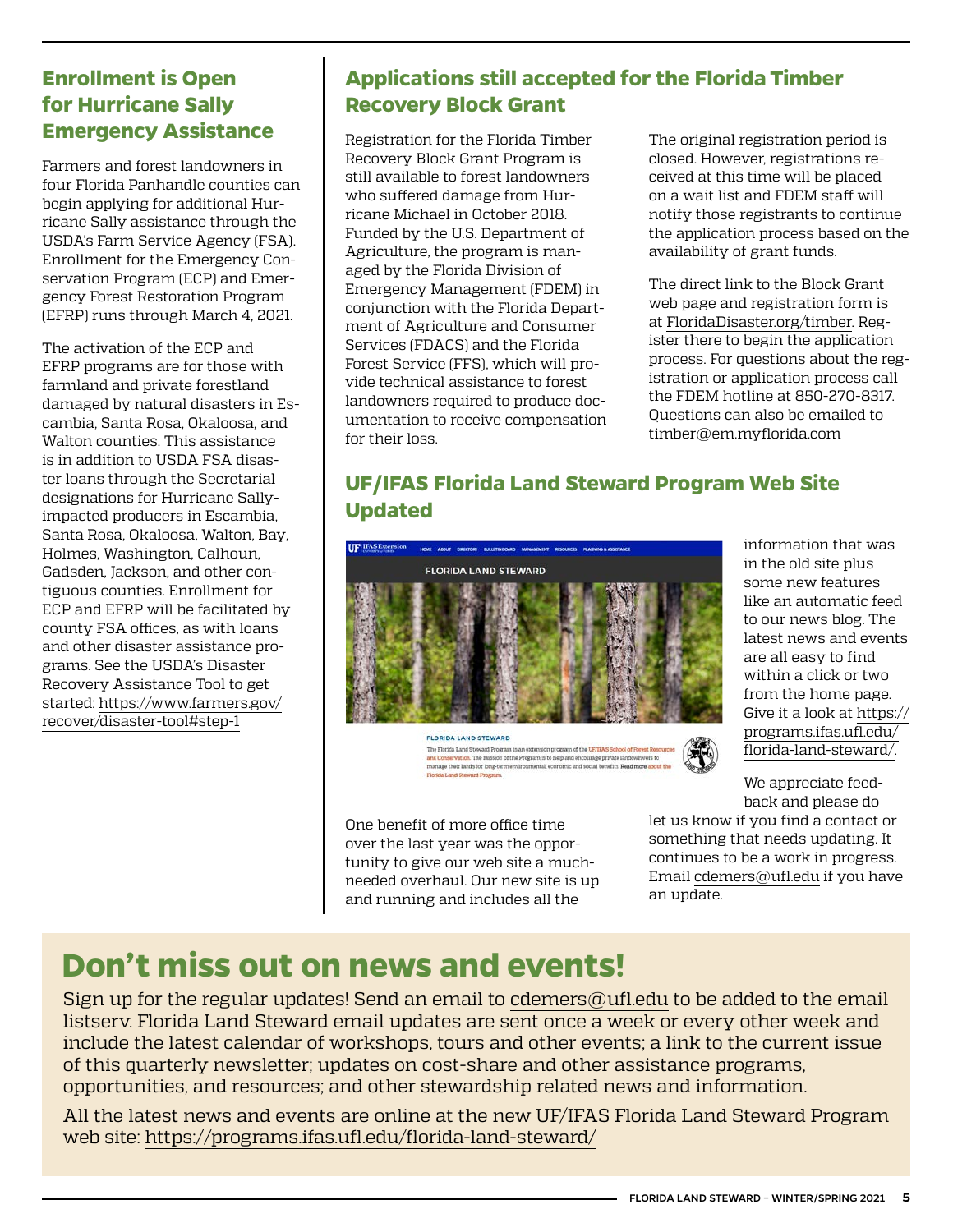# <span id="page-5-0"></span>**TIMBER PRICE UPDATE**

The timber price information below is useful for observing trends over time, but does not reflect current conditions at a particular location. Landowners considering a timber sale are advised to solicit the services of a consulting forester to obtain current local market conditions.

Average stumpage prices for the three major products in Florida, as reported in the **4**th **Quarter 2020** Timber Mart-South report were:

#### **Florida Stumpage Prices**

Pine pulpwood: \$14/ton, up slightly from 3rd Qtr. 2020

Pine C-N-S: \$24/ton, ↑

Pine sawtimber: \$30/ton, ↑

### **Trend Report**

For all that can be said for 2020, Southeast timber markets ended the year on a good note with average stumpage prices on the increase across the region in the last quarter. Wood and paper products industries experienced growth and winter logging conditions across the region constrained supply, which gave stumpage prices a nice boost. In Florida average sawtimber and chip-n-saw stumpage prices were up more than \$2/ton from those of the 3rd quarter of 2020. Registrations are still being accepted for the Timber Recovery Block Grant for landowners to receive compensation for timber value lost in Hurricane Michael in 2018. See the piece about this funding in this issue and make sure you apply if you lost timber in this storm. Email updates are the best way to stay current on news, opportunities, webinars, and events. Send an email to [cdemers@ufl.edu](mailto:cdemers%40ufl.edu?subject=) to be added to this service if you do not receive the email updates.

![](_page_5_Figure_9.jpeg)

University of Georgia, under contract with the Frank W. Norris Foundation, a non-profit corporation serving the forest products industry. See <http://www.tmart-south.com/>for information on subscriptions.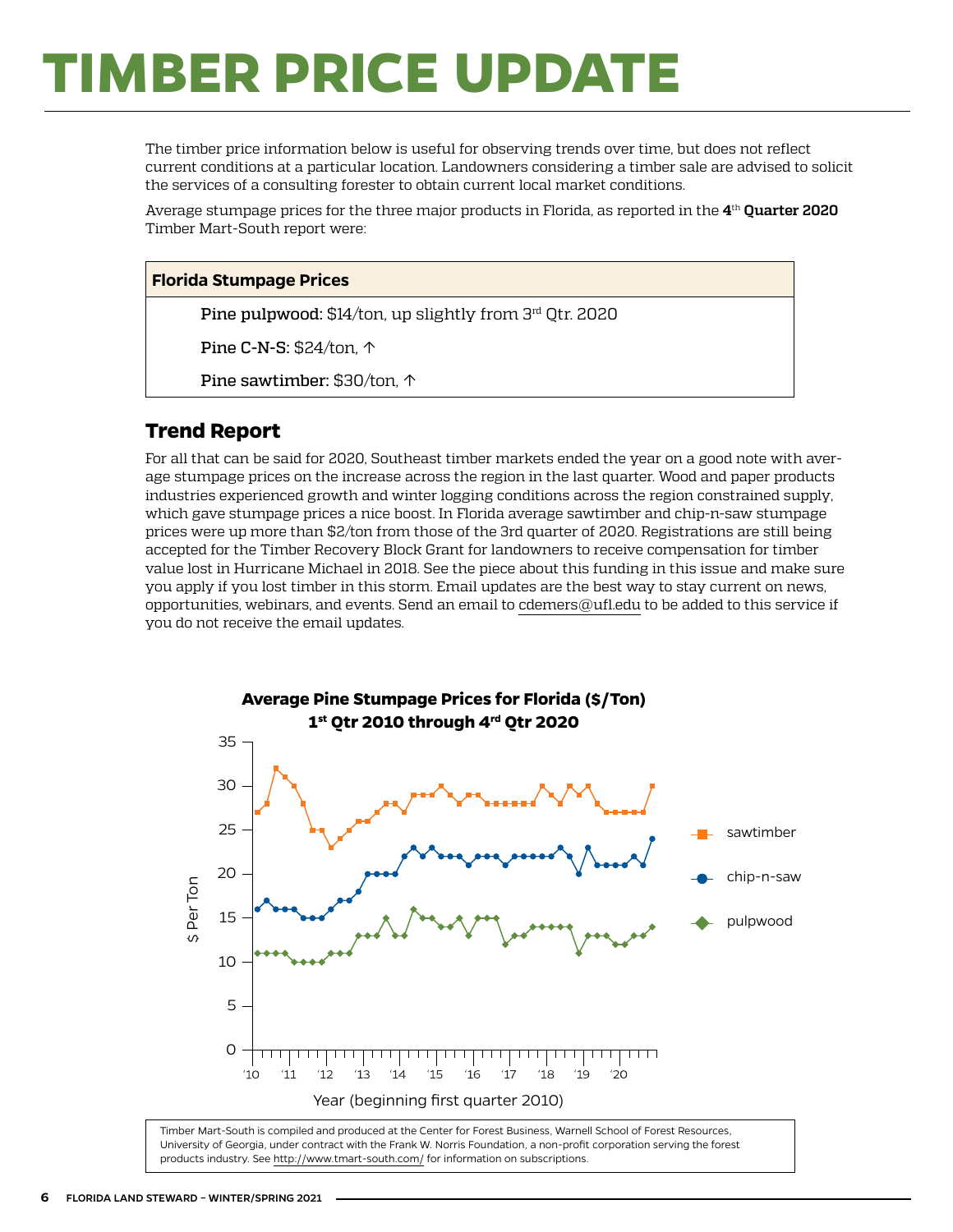# <span id="page-6-0"></span>**CONGRATULATIONS CERTIFIED LANDOWNERS**

More information about certification in these programs is available at:

[https://www.fdacs.](https://www.fdacs.gov/Divisions-Offices/Florida-Forest-Service/For-Landowners/Programs/Forest-Stewardship-Program) [gov/Divisions-Offices/](https://www.fdacs.gov/Divisions-Offices/Florida-Forest-Service/For-Landowners/Programs/Forest-Stewardship-Program) [Florida-Forest-Service/](https://www.fdacs.gov/Divisions-Offices/Florida-Forest-Service/For-Landowners/Programs/Forest-Stewardship-Program) [For-Landowners/](https://www.fdacs.gov/Divisions-Offices/Florida-Forest-Service/For-Landowners/Programs/Forest-Stewardship-Program) [Programs/](https://www.fdacs.gov/Divisions-Offices/Florida-Forest-Service/For-Landowners/Programs/Forest-Stewardship-Program) [Forest-Stewardship-](https://www.fdacs.gov/Divisions-Offices/Florida-Forest-Service/For-Landowners/Programs/Forest-Stewardship-Program)[Program](https://www.fdacs.gov/Divisions-Offices/Florida-Forest-Service/For-Landowners/Programs/Forest-Stewardship-Program) [https://www.](https://www.treefarmsystem.org/florida)

[treefarmsystem.org/](https://www.treefarmsystem.org/florida) [florida](https://www.treefarmsystem.org/florida) <https://myfwc.com/lap> These landowners have achieved certification in the Tree Farm, Forest Stewardship, Forces Forest, and/or Wildlife Habitat Recognition Program and demonstrate excellent stewardship of their land resources.

![](_page_6_Picture_5.jpeg)

Mike Simonson, Jackson County Grady Hartzog, Gilchrst County

![](_page_6_Picture_7.jpeg)

![](_page_6_Picture_9.jpeg)

![](_page_6_Picture_11.jpeg)

Eli Miller, Escambia County Edward and Barbara Glenda Ward, Santa Rosa County